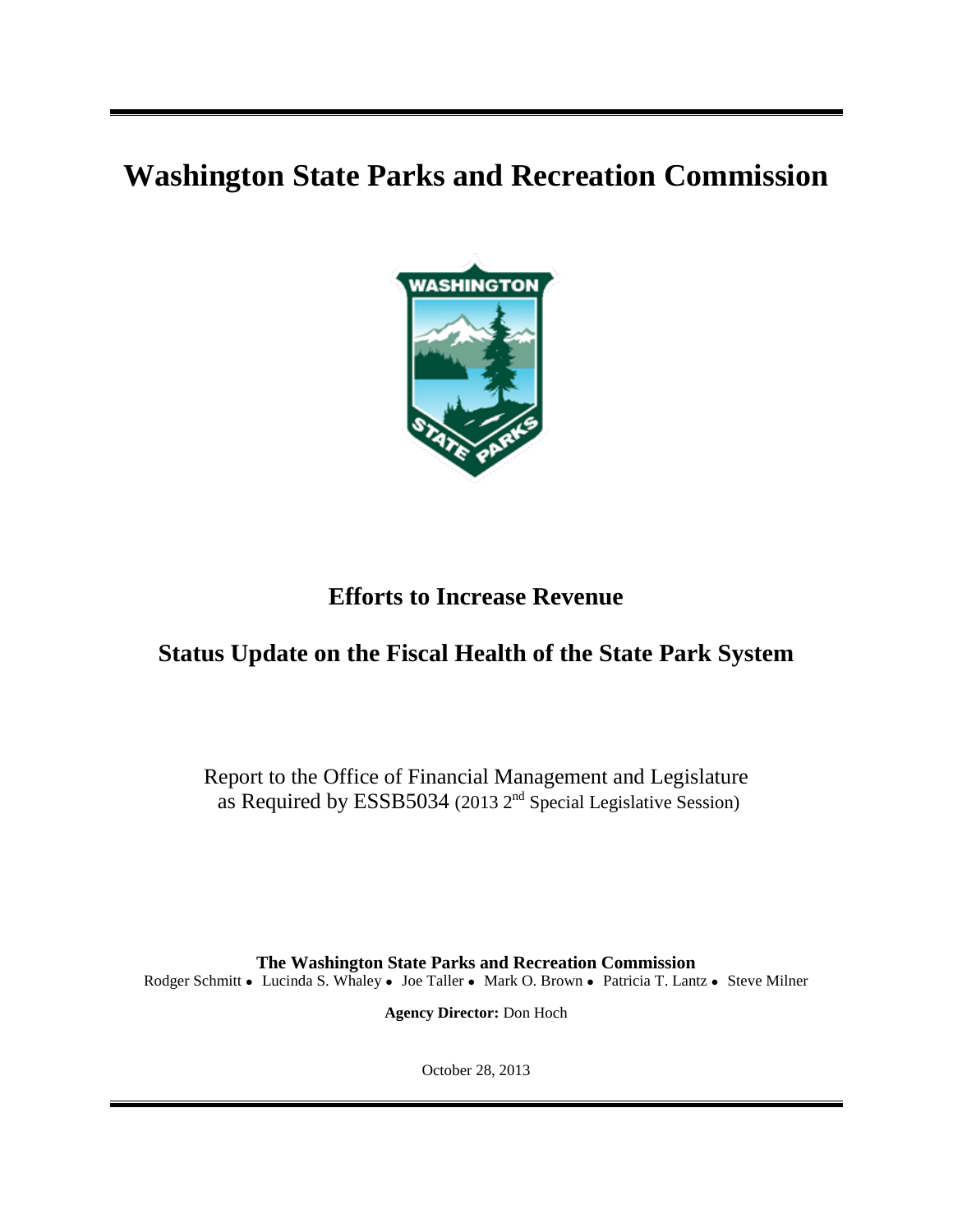# **State Parks Vision, Mission, and Core Values**

## *Mission:*

The Washington State Parks and Recreation Commission cares for Washington's most treasured lands, waters and historic places. State parks connect all Washingtonians to their diverse natural and cultural heritage and provide memorable recreational and educational experiences that enhance their lives.

### *Vision:*

Washington's state parks will be cherished destinations with natural, cultural, recreational, artistic and interpretive experiences that all Washingtonians enjoy, appreciate and proudly support.

#### *Core Values:*

The State Parks and Recreation Commission, its staff, partners, supporters and volunteers share core values that demonstrate a commitment to:

- Stewardship that preserves the State's natural, cultural, and ethnic heritage in perpetuity
- Universal access to recreation, education, artistic, and cultural opportunities in state parks
- Meaningful public engagement and participation in developing and operating the state park system
- Supporting one another as we work together to achieve the agency's mission
- Excellence in all we do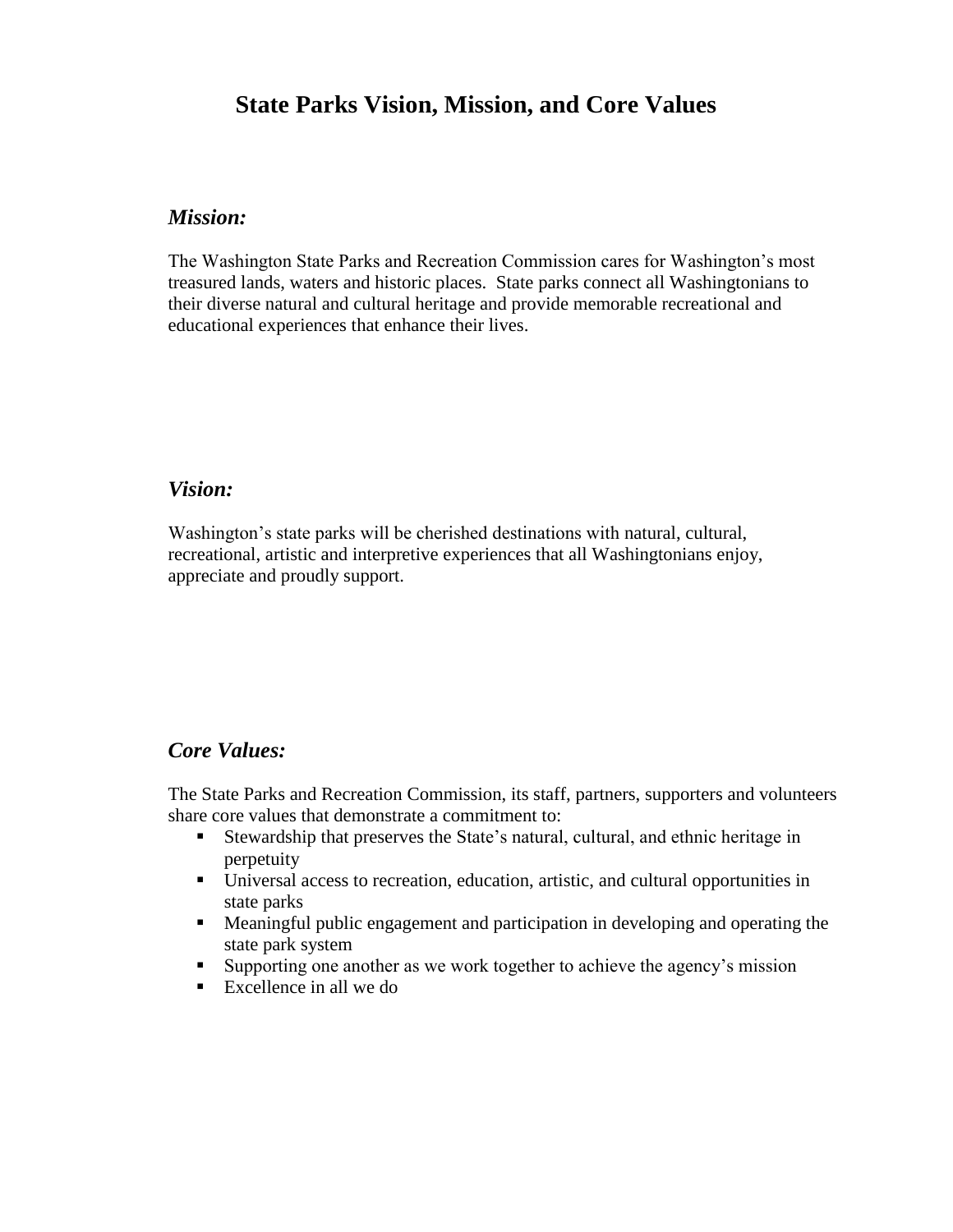## **Reporting requirement**

The Washington State Parks and Recreation Commission is submitting this report to the Office of Financial Management and Legislature in compliance with the following 2013-15 operating budget (ESSB5034) proviso:

*"The commission shall prepare a report on its efforts to increase revenue from all sources,*  including the discover pass. The report shall also include a status update on the fiscal health of *the state parks system and shall be submitted to the office of financial management and the appropriate committees of the legislature by October 28, 2013."*

## **Introduction**

For decades, Washington State Parks was financed primarily from the state General Fund. However, beginning in the 2009-11 Biennium, a State policy change occurred; the agency's financing was shifted away from the relative certainty of mostly General Fund support, to a budget in which the majority of operating funds had to be earned.

\_\_\_\_\_\_\_\_\_\_\_\_\_\_\_\_\_\_\_\_\_\_\_\_\_\_\_\_\_\_\_\_\_\_

To illustrate, in the 2007-09 Biennium, the State Parks budget included \$94.5 million in state General Fund support. In the 2013-15 Biennium, General Fund support for general operations is \$8.3 million. To help the agency achieve greater self-support, the 2011 Legislature authorized the creation of the Discover Pass to generate more revenue. When expected revenue did not materialize as anticipated, the agency found itself needing to take immediate cost-cutting actions.

In 2012, following significant staffing and program reductions, the Commission analyzed the situation and adopted its current position, that Washington State Parks should be financed through a "right mix" of funding that continues to include public funds, earned revenue from use fees and donations.

Ultimately, the Legislature agreed that general taxes would be used, at least temporarily, to fund Parks. This is reflected in the State Parks budget for 2013-15. The budget requires that the agency spend reserve funds to continue operations at current, reduced levels. In the short term, this means parks remain open, but other funding solutions will be needed to sustain the park system beyond the current biennium.

To put it succinctly, State Parks is in an unsustainable financial situation. This is the conclusion unanimously reached by the Commission and articulated in its August 2012 "State of the State Parks" report. Temporary infusions of money are not a long-term solution. The approach of spending down reserves in the current budget cycle will create a greater financial shortfall next biennium. The increased reliance on earned revenues, coupled with the need to spend down reserves, perpetuates an environment of instability and uncertainty for State Parks. While the agency has been able to effect a modest increase in revenues, these simply are not sufficient to cover the costs of running the park system.

Meanwhile, staffing and program reductions made in recent years continue to present challenges, as operating capacity remains thin at every level. But it is difficult to describe just how thin capacity is or to define the agency's current fiscal health. These are questions with no quick, easy answers and getting the answers is taking significant time and effort, given the size and complexities of the park system. The State Parks Transformation Strategy, adopted by the Commission in March 2013, includes specific initiatives designed to help the agency define current fiscal health in more concrete terms and begin gathering and analyzing information needed to define what a "healthy" park system looks like.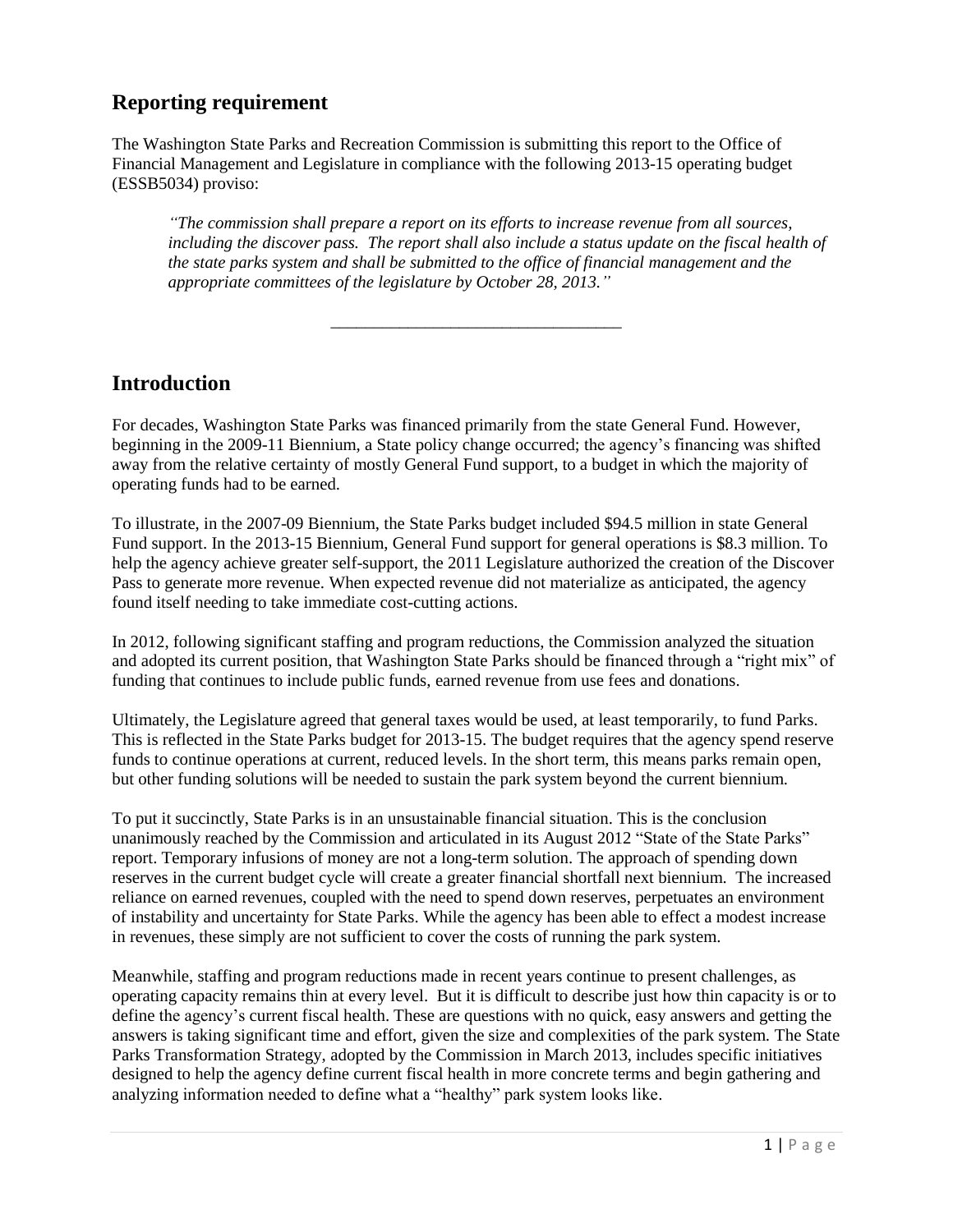## **Efforts to increase revenue**

The agency's three largest revenue sources are fees for camping and other overnight lodgings, Discover Pass sales and donations. In the 2011-13 Biennium, these three sources comprised 85 percent of the revenue in the Parks Renewal and Stewardship Account (the agency's principal operating account). More information about each of these revenue sources follows.

**Camping and overnight roofed accommodations:** Fees collected from visitor stays in campsites, cabins and yurts, vacation houses and other overnight lodgings brought in \$31.4 million – or approximately 39.1 percent – of total agency operating revenue in 2011-13. State Parks anticipates that this will continue to be the largest source of earned revenue in the 2013-15 Biennium. A 3.9 percent increase in revenues from camping and overnight lodgings is forecast in 2013-15. The first three months of Fiscal Year (FY) 2014 show a 1.3 percent increase over the same period in FY13.

The agency has performed significant research and analysis on pricing options in order to maximize revenues. The Commission recently took action to adopt a new, variable-rate structure based on demandsensitive pricing for its camping and other overnight accommodations. This new rate structure expands the use of seasonal rates and uses variable pricing for each campsite, based on historic occupancy rates. This approach, identified as a revenue opportunity in the agency Transformation Strategy, is consistent with current market models being used in the private hospitality industry and some public systems. The new rate structure, which becomes effective on April 1, 2014, is factored into the agency's 2013-15 revenue projection. Parks will closely track public response to these pricing changes and will make refinements intended to balance revenue and visitor needs and retain customers.

The Commission believes that State Parks' overnight facilities have potential for greater revenue earnings, with appropriate and strategic investments. Examples include:

- Installing new cabins and yurts to increase capacity where analysis shows revenue potential
- Renovating and upgrading all types of overnight facilities that generate revenue
- Engaging in promotions and special offers to fill spaces and put "heads in beds."

**Discover Pass sales:** Revenues from the Discover Pass (launched July 1, 2011) comprised 31.2 percent of State Parks' total revenue in 2011-13. Sales revenue for State Parks increased 6 percent between FY12 and FY13, growing from \$13.2 million to \$14 million. For July through September 2013, revenue came in 4.9 percent higher than for the same period the previous year. These trends are a positive sign. The current projection for FY14 and FY15 is based on 1 percent revenue growth per year, using FY13 as the base year. State Parks receives 84 percent of the Discover Pass revenue, and partner agencies Department of Fish and Wildlife and Department of Natural Resources each receive 8 percent.

Efforts to increase Discover Pass revenues are a major focus of activity for State Parks. These efforts involve staff throughout the agency, from those in the field who sell and enforce the pass on a daily basis, to staff at headquarters who administer the program and coordinate efforts with partner agencies. With the help of an external consultant, the partner agencies worked together to develop a business plan. The agencies also have collaborated on communication and outreach efforts, point-of-sale improvements and marketing promotions, including:

- Joint marketing campaigns with the private sector (e.g. Carter Subaru, North Face and Subway)
- Support of recently passed legislation that allows for "bundling" (with other government use/access fees) and wholesaling of Discover Pass to private sector vendors
- Installation of 30 automated pay stations for people to use in purchasing the annual Discover Pass or daily use permit in selected state parks (started as a pilot project)
- Print, online and broadcast advertising, as resources allow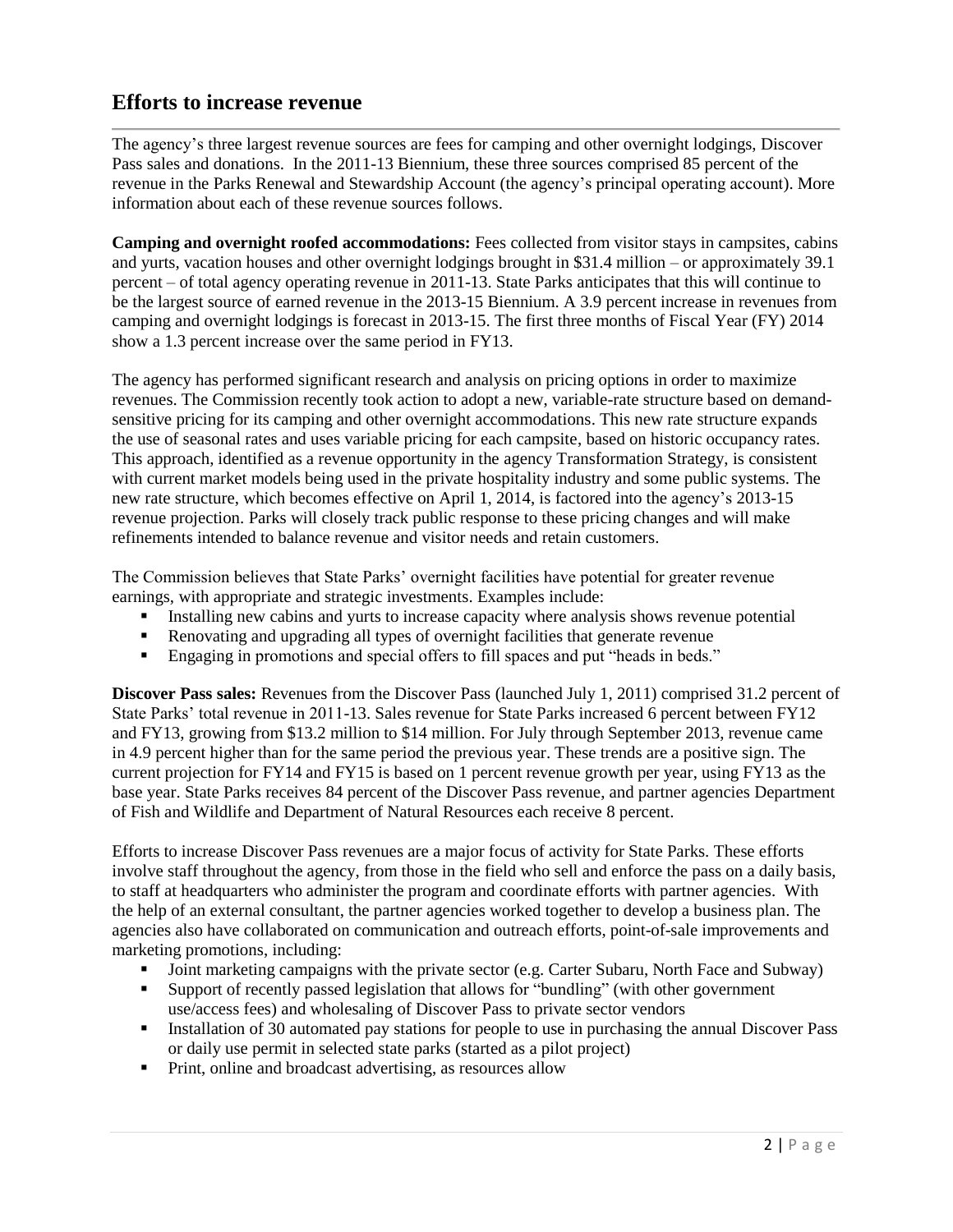- State Parks' marketing initiative and launch of the Adventure Awaits blog and social media channels promoting State Parks and Discover Pass
- Non-profit partner support at outreach events and through friend and recreation organization newsletters
- Centennial 2013 events created by staff to inspire visits and boost Discover Pass sales

The agency will continue to work with its partner agencies and others to increase Discover Pass sales. An update on these efforts will be provided in a legislative report due in December 2013. Here is a preview sampling of these efforts:

- Additional joint marketing campaigns with private businesses
- Hiring of a Business Development Manager to oversee Discover Pass product development
- Expanded use of automated pay stations, based on the positive results of the pilot program
- Significant increases in online digital outreach, primarily through creation of a new agency website currently in development
- Continued agency and partner public information outreach
- **Modification of the pass to make it sturdier, more attractive and visually distinct from other** recreational passes
- Product bundling for increased sales
- **IDED** Increase points of sale and purchase methods
- **Improved customer satisfaction measures**

**State Parks Donations:** Donation revenue is collected by the Department of Licensing (DOL) on behalf of State Parks, through a \$5 "opt-out" program. These donations comprised 17.8 percent of total revenues in the 2011-13 Biennium. Public donations through this "opt-out" donation mechanism have been declining since creation of the Discover Pass; in FY13, donations were 5.5 percent lower than in FY12. This decrease in donations was expected, since both opportunities – to purchase a pass and to donate – are presented at the same time during the vehicle on-line license renewal process. A 12.9% percent decrease in revenues from "opt out" donations is forecast in 2013-15. However, the first three months of FY14 show a 2.3 percent increase over the same period in FY13.

Efforts to promote the program have included an information card that is included as an insert in DOL license renewal mailings, and made available at parks, events and at DOL subagent counters.

**Other State Parks revenue sources:** These are derived from a variety of fees payments and certain donations. These sources together generated 11.9% of the revenue in the Parks Renewal and Stewardship Account in the 2011-13 Biennium. They include moorage fees, reservation fees, concessionaire payments, timber sales, leases, easements, and donations made directly by visitors to specific parks. Efforts to generate additional revenues in this area include:

- Raising property lease rates so they are at or near market levels, as contracts are renewed
- Increasing revenue from easements and other property rights and authorizations
- Creating new revenue-generating or revenue-sharing provisions in concession agreements
- Exploring new concepts such as establishing wetland mitigation banks in parks
- Pursuing capital projects for facilities with revenue-generating or revenue-retaining potential
- Developing a new website with capacity for future direct marketing
- Developing on-line phone applications (apps) and products to entice and welcome visitors
- Establishing friends groups and forging partnerships that offset costs or stimulate park use
- Working with the State Parks Foundation to support special events, build a donor base and develop business sponsorship opportunities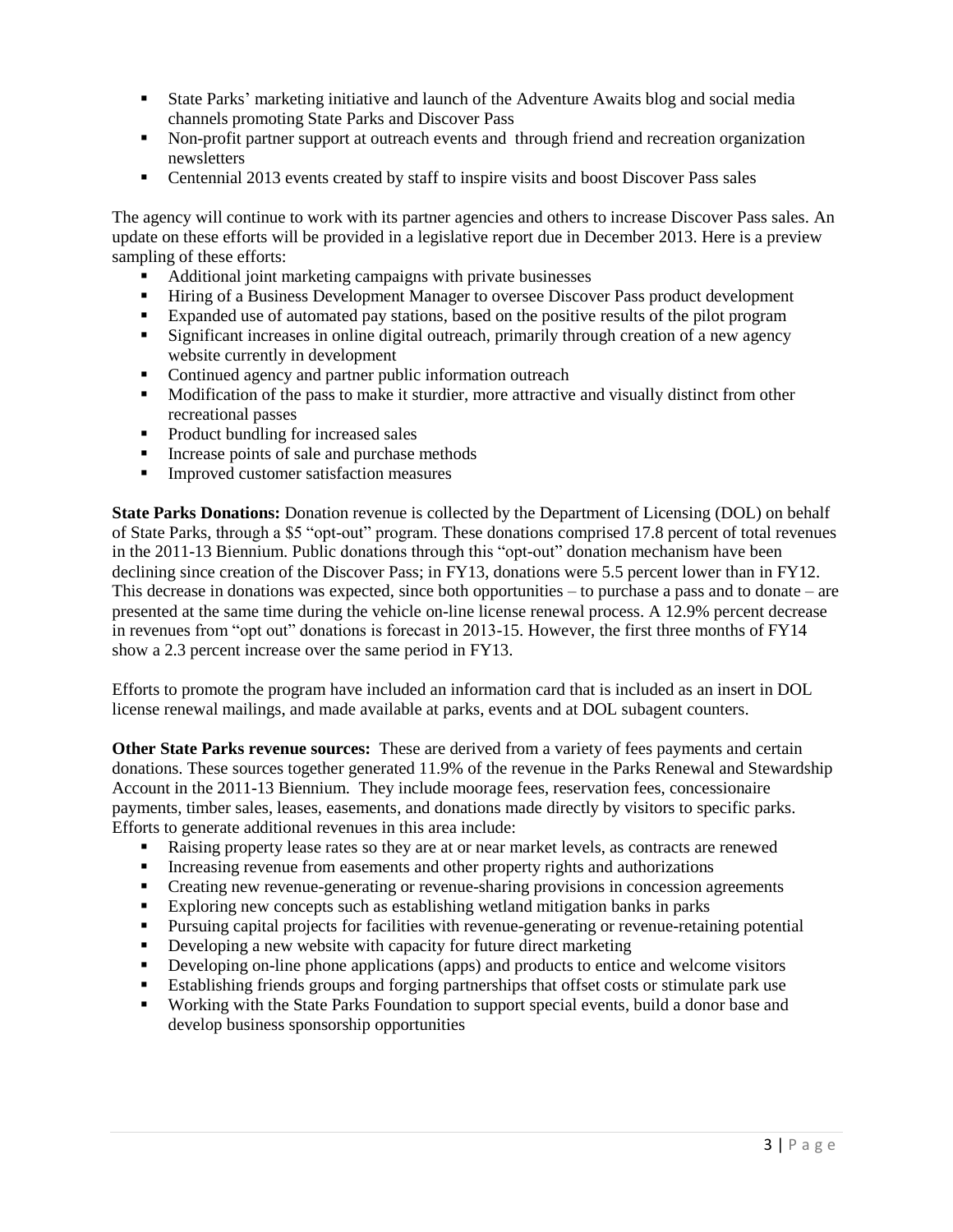#### **Current revenue trend**

For now, revenues have stabilized; this supports the 2013-15 Biennium forecast that reflects a modest increase over 2011-13 collections. Revenue for July through September 2013 came in at 3.4 percent over projections. Specifically, Discover Pass sales came in 6.3 percent above projection; "opt out" donations were 4.2 percent over projection; camping and other overnight lodging fees were 2.7 percent above projection; and "other revenues" came in at 3.0 percent over projection. This translates into \$623,000 more in revenue collections than estimated.

While State Parks is cautiously optimistic that the upward trend will continue, revenue fluctuations can occur as the result of many unforeseen and uncontrollable situations, including adverse weather conditions, burn bans, tree risk issues and economic downturns. The tenuous state of the agency's current financial situation underscores the State Parks Commission's assertion that another predictable revenue source is essential, as part of a "right mix" of funding to help stabilize operations.

### **Status update on fiscal health of the State Park system**

State Parks continues to cope with the substantial impacts on operations created by the shifting financial model. The focus has been on stabilizing operations, determining immediate needs, and generating revenue. However, work has begun to gather data needed to understand and describe the agency's fiscal health in greater detail. The Transformation Strategy summarized later in this report includes initiatives to help the agency develop a clearer picture of what a "healthy" park system looks like in the future.

#### **Overview of budget situation**

The agency's grim financial situation was set in motion by the State policy decision to change the financing source for operations to primarily earned revenues, resulting in fast and dramatic reductions in General Fund support for State Parks. Deep staffing and program cuts made in 2012 were the direct result of a second dynamic: Discover Pass revenues came in at about half of original projections. This directly contributed to overall earned revenue being significantly below the funding needed to offset the General Fund reductions. State Parks had to move quickly to cut costs and live within available revenue.

Decisions were made to eliminate executive and management positions, close a region office, change field staffing to a more seasonal model, eliminate support positions and reduce spending wherever possible. Investments in preventative maintenance and replacement of aging equipment were significantly reduced or put on hold altogether. Staff reductions have resulted in lowered service levels, less direct customer contact, limited ability to replace aging equipment, and limited facility maintenance and stewardship of natural and cultural assets. Details of these actions can be reviewed in the August 2012 "State of State Parks" report to OFM referenced at the end of this report.

It should be noted that, in recognition of revenue shortfalls, the Legislature provided temporary funding in the 2009-11, 2011-13 and 2013-15 biennia, to help supplement State Parks' budget.

It is anticipated that State Parks' 2013-15 general operating budget of \$113.1 million will allow the agency to keep parks open and prevent further layoffs during the current biennium. In addition to the projected \$87.8 million earned revenues, the agency was provided \$8.3 in state General Fund dollars and \$11.7 million in funding from litter taxes to conduct agency operations. The budget also relies on the agency spending cash reserves down to \$5.5 million. This approach masks the agency's longer term budget needs. It is hoped that the lower reserve approach is confined to the current biennium; the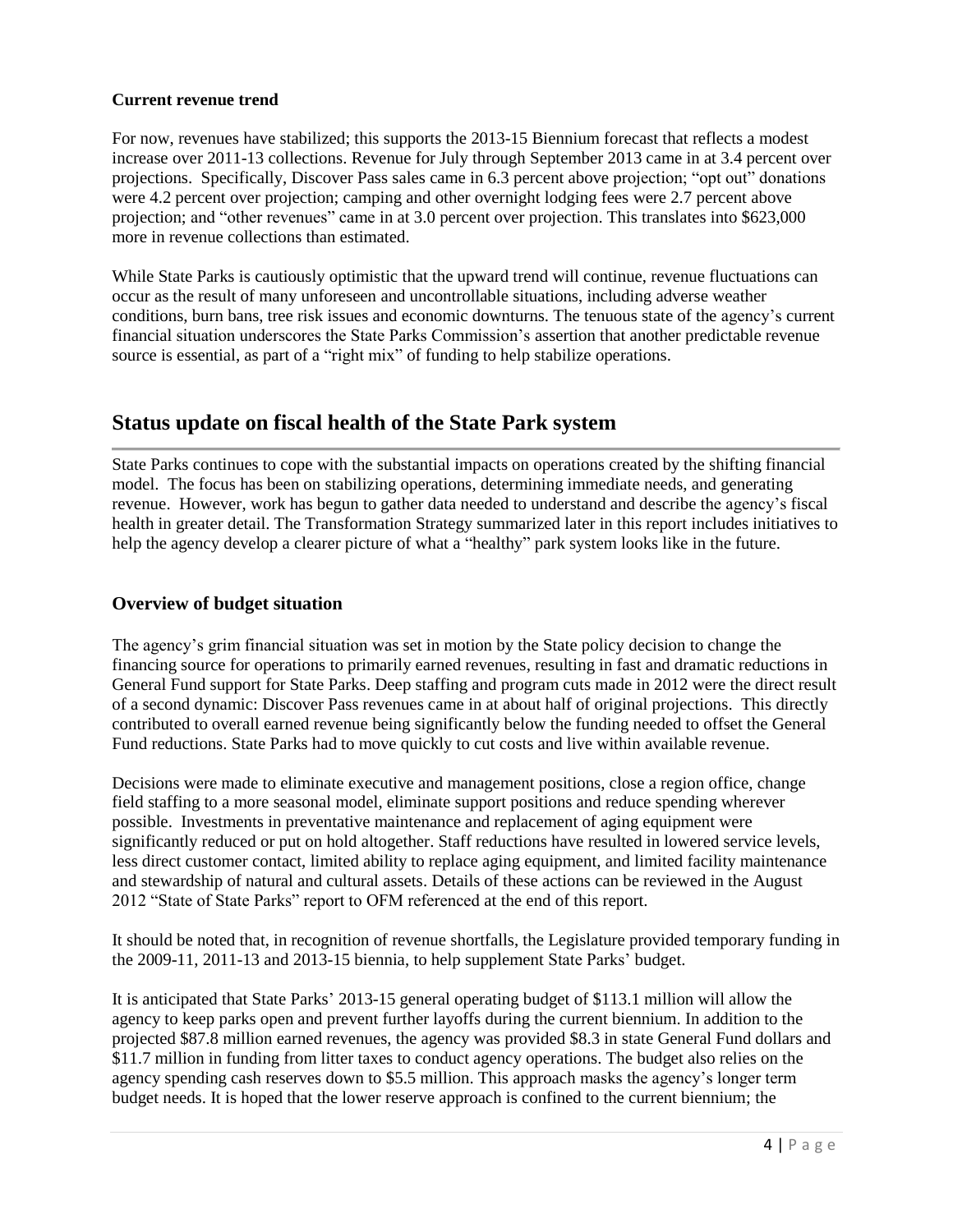Commission believes this level of reserve is too low to be prudent, since it represents less than two months of operating costs. Commission policy is to maintain an \$8.5 million reserve.

In describing the agency's current financing, it is important to note specific statutory limitations that affect revenues. State Parks is required to provide free and reduced camping opportunities to qualifying disabled veterans, limited-income senior citizens, disabled persons and foster families. Some of these groups also are exempt from the Discover Pass requirement for day use. Statute also sets out that Parks will offer 12 "free" days for the public each year. While these programs provide their intended social benefits, they detract from the revenue earnings associated with camping and Discover Pass programs.

#### **State Parks continues efforts to adapt and evolve**

During this time of change, the State Parks Commission, director, and staff have remained committed to keeping all parks open and safe for public use, recognizing that State Parks does not have the resources necessary to deliver services that meet Commission standards or public expectations.

While continuing to adapt and provide services within the current fiscal constraints, State Parks is taking a number of steps to position itself for a successful future. Some examples follow:

**Transformation Strategy:** The Transformation Strategy is intended to guide the agency forward during its transition to greater self-sufficiency. This will be accomplished in part by exploring new operating approaches that support and sustain the agency's mission. The Strategy focuses on realigning staff efforts to enhance existing funding sources, capture previously untapped revenues, make greater use of technology, increase and leverage partnerships, achieve more operating efficiencies and offset costs where possible. More about the Transformation Strategy is presented later in the report.

**Leveraging partnerships:** In alignment with Transformation is a new co-management approach approved by the Commission at Fort Worden State Park, an iconic historic site with significant capital needs. Under the agreement, State Parks will continue to manage and provide stewardship for the more traditional park features such as campgrounds, trails and natural areas, while a quasi-governmental public development authority will manage the "campus" portion of the park. The partner group will work to attract private investment to support long-term maintenance and capital improvements. With about \$1.2 million in net costs per year, Fort Worden is the most costly of any park in the system to operate. One goal of this partnership is to achieve zero net operating cost to the agency at Fort Worden in 2021.

**Agency reorganization:** A director-initiated reorganization is under way to realign programs and workforce skills, talents and abilities to meet the broad goals of the Transformation Strategy.

The Commission has fully supported the director in creating a new organizational structure. Recognizing that new skills and changes in culture are needed, personnel changes were made, with strategic new hires and staff reassignments in key focus areas. These areas include finance and budget, the capital program, park operations, data gathering and analysis, planning and partnerships, creative services and the business development program. The changes are intended to help the organization be successful as it moves into its second century.

State Parks recognizes that extensive work is still needed to move the agency forward and meet the challenges ahead. The agency is making progress in strengthening performance management and in generating more relevant data for fact-based decision-making. This will result in more effective management and will help the agency in its work to define a healthy park system. Specific focus is being placed on generating attendance and park-use data, acquiring a better understanding of customer needs and desires and completing a comprehensive facilities condition assessment.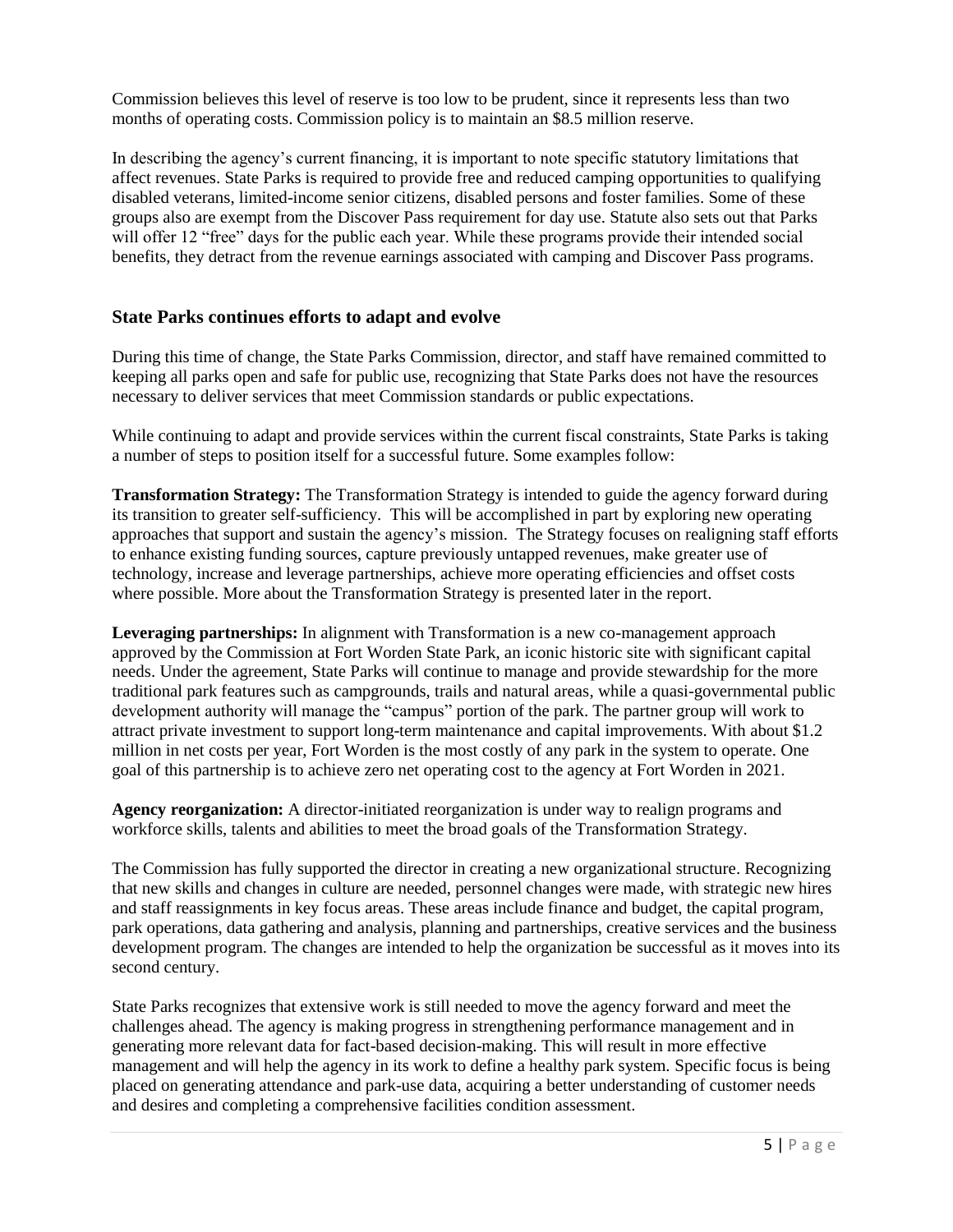In addition, the following efforts will help position the agency for the future:

- Retain and hire personnel with the skills needed for the new work
- Redefine employee roles and responsibilities in alignment with Transformation Strategy
- Invest in training to ensure employees have the skills needed to perform their work
- Redefine agency culture to align with the agency mission, vision and Transformation Strategy
- **Proceed with the long-term lease at Fort Worden and explore other partnership opportunities**
- Continue work to refine an efficient operating model and determine optimum staffing and resources to make it work
- **Participate in Results Washington outcomes and incorporate LEAN methods into agency culture**
- Deliver the Discover Pass report due in December 2013
- Request legislation to facilitate the ease and effectiveness of entering into partnerships
- Submit a 2014 supplemental budget request, including a modest general fund request and increase in spending authority in Parks Renewal and Stewardship Account to meet immediate needs
- **•** Develop future capital budget requests for investments that support the agency mission and vision at acceptable costs
- Create a Strategic Plan to form the basis for a 2015-17 budget and legislative program
- Build support for a reliable financing model to sustain the park system

## **Moving Forward**

#### **Implementing the Transformation Strategy**

The actions and work described in this report are tied directly to the Transformation Strategy. This Strategy sets forth a direction to align the work of staff as the agency moves forward within the context of its current cultural, fiscal and political environment. The Strategy also is an expression of the Commission's commitment to do everything possible to provide excellent service while maximizing revenue potential and working toward greater financial stability.

The Commission adopted the Transformation Strategy in March 2013. Progress is being made on more than 40 initiatives that fall into the following seven categories that contribute to strategic transformation:

- 1. Demonstrate that all Washingtonians benefit from their state parks
- 2. Adopt a business approach to park system administration
- 3. Provide recreation, cultural, and interpretive opportunities people will want
- 4. Promote meaningful opportunities for volunteers, friends and donors
- 5. Form strategic partnerships with other agencies, tribes and non-profits
- 6. Expand use of land holdings for compatible revenue generating purposes
- 7. Develop amenities and acquire lands that advance transformation

#### **Defining a 'healthy' park system**

The Commission and staff continue to adapt to a challenging situation. State Parks has taken proactive steps to make changes and decisions in response to the new financial model. Work continues to determine appropriate service levels, decide how best to deliver those services and understand how those decisions affect operations.

During the next several months, this work will contribute to the creation of the agency's Strategic Plan. The Plan will set agency priorities and goals and will begin to define and describe the vision of a "healthy" park system. The Plan will be presented to the Commission in the spring of 2014 and will provide the basis for the 2015-17 budget request.